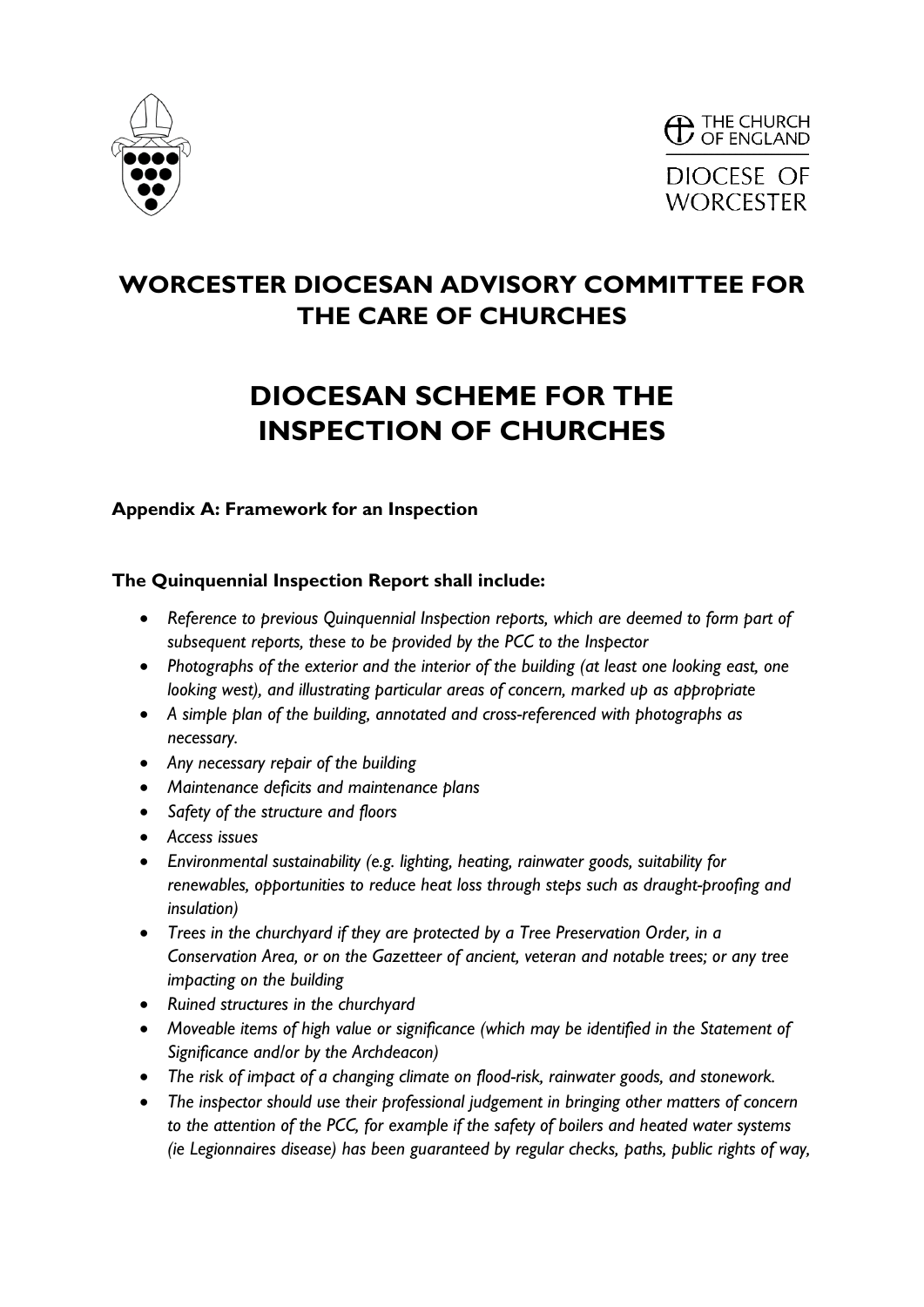*utilities, serious issues concerning the boundary walls, lych-gates and other structures within the curtilage, and monuments.*

#### Recommended layout

Title page

Church Name Quinquennial Inspection: Photo of exterior & interior Plan Surveyor name: Surveyor address & email: Survey date:

#### Page 1

Church name: Church code: 642??? Diocese: Worcester Archdeaconry: Parish:

Approximate date of church: Footprint of Church buildings (m2): This is a grade ? listed building or not listed There is/is not a Scheduled Monument within the curtilage or precinct. This church is/is not on the Heritage at Risk Register. This church is in the following National Park: The church is/is not in a Conservation Area. The church has evidence of bats. The church building is consecrated. The churchyard has/has not been used for burial and is closed/open for burial The churchyard does/does not have war graves.

Listing description.

Terms of Reference Limitations of the survey Last QI date Works carried out since then Outstanding works General summary paragraph on the condition of the building

*Then follows a description of each part of the church with a summary then where appropriate a more detailed information as bulleted.*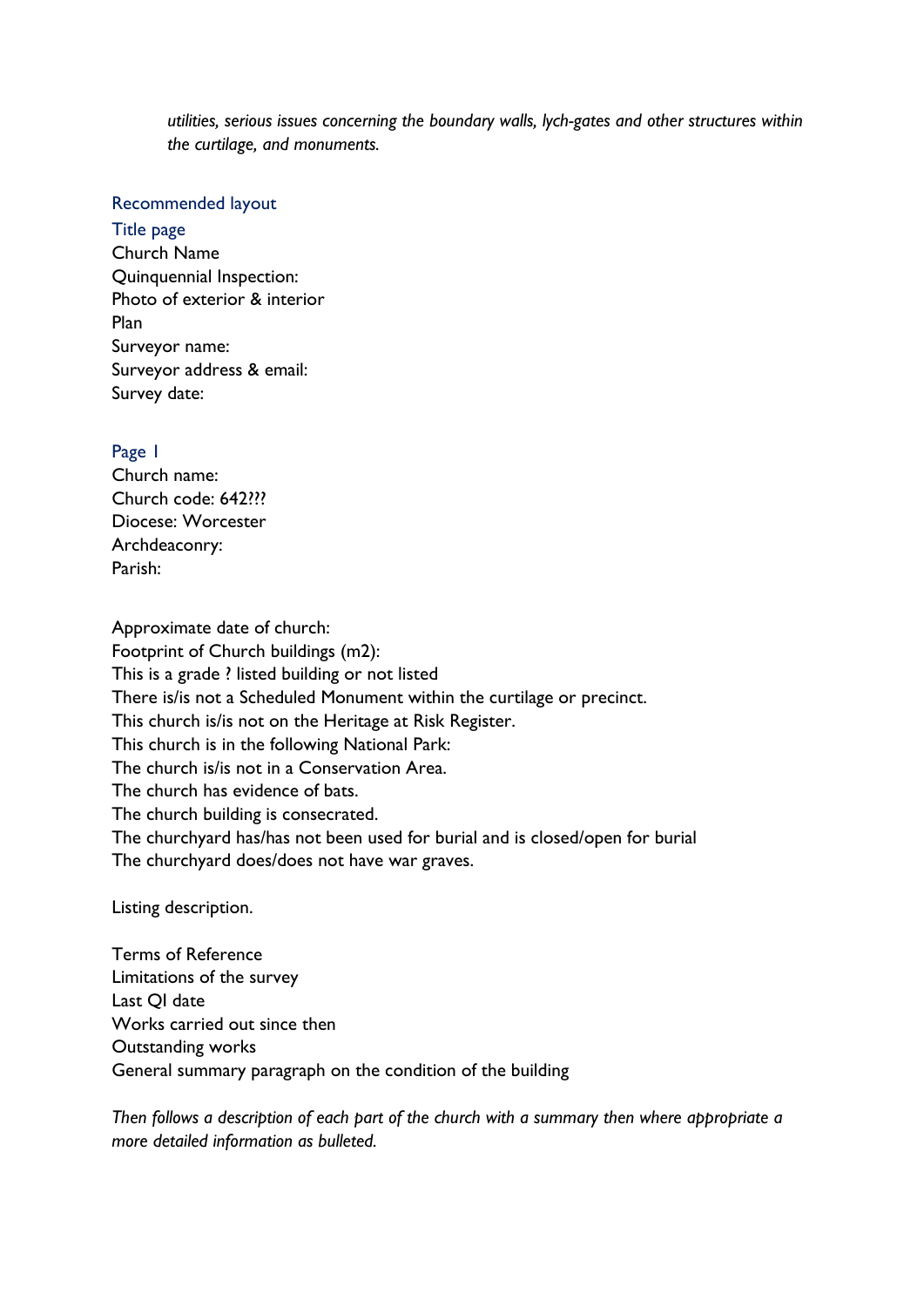#### External Walls

Summary of condition paragraph

- High level stone work
- Structural stability
- Condition by each elevation
- Tower

#### Roofs

Summary of condition paragraph

- Nave
- Aisles
- Chancel
- Vestry etc.
- Tower
- Lightning conductor

#### Rainwater goods

Summary of condition paragraph

- **•** Gutters
- Downpipes
- **•** Gullies
- Below ground drainage

### Windows & Doors

Summary of condition paragraph

- Nave
- Aisles
- Chancel
- Vestry etc.
- Tower

#### Interior

Summary of condition paragraph

- Access.
- Walls.
- **•** Ceilings.
- Floors & flooring.
- **•** Galleries
- Pulpit, pews, font & other furnishings.
- Lighting & heating.
- Audio visual, organ etc.
- Kitchen, tea-point, toilets, storerooms etc.
- Tower including bells & bellframe
- Below ground crypt, boiler house etc.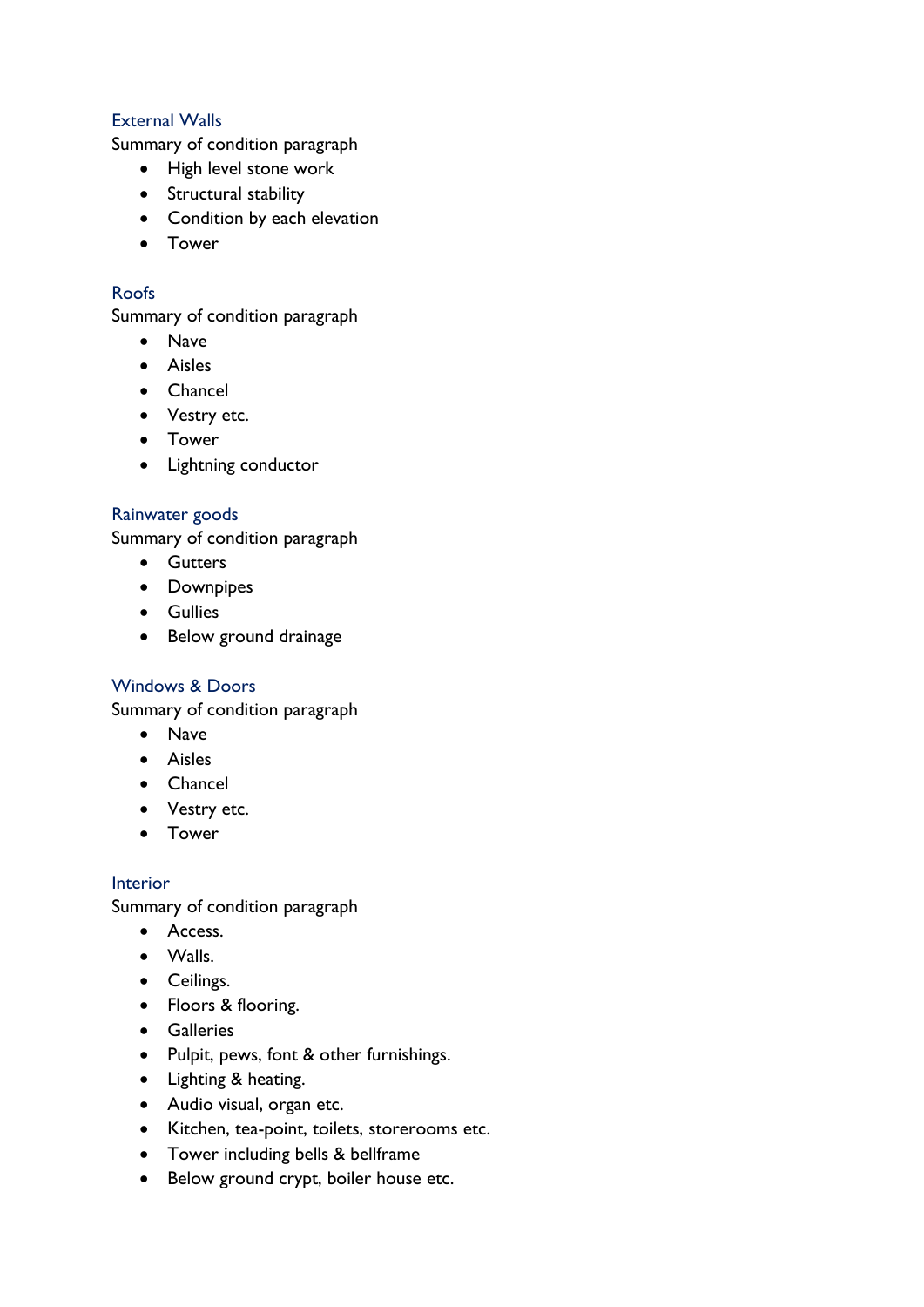## **Churchyard**

Summary of condition paragraph

- **•** Boundary walls
- Gates
- General upkeep
- Trees
- **Structures**
- Tombs & gravestone condition

### Ancillary or linked buildings (if within the agreed scope of the report)

### Environmental Sustainability

- Environmental sustainability (e.g. lighting, heating, rainwater goods, suitability for renewables, opportunities to reduce heat loss through steps such as draughtproofing and insulation)
- The risk of impact of a changing climate on flood-risk, rainwater goods, and stonework.

### **Reports**

*Reference to the existence of (or, preferably, copies inserted into or appended to the overall report) up-to-date reports and inspections and any issues raised including:*

- All recent specialist reports, including a Conservation Management Plan if such exist.
- All recent written test reports on asbestos and the heating, electrical, fire protection and lightning protection systems.
- Arboricultural and ecological reports; (e.g., bats or other protected or rare species).
- The Church Log Book and Inventory, Energy Audit, Eco Church Survey, or other environmental report, if applicable.

#### **Recommendations**

*Each part of the building is described and an assessment given of the repair needs. Where action is needed, the report gives this on a scale from 1 to 5 according to the urgency of the repair:* 

*1-Urgent, requiring immediate attention* 

*2-Requires attention within 12 months* 

*3-Requires attention within the next 12-24 months* 

*4-Requires attention within the quinquennial period* 

*5-A desirable improvement with no timescale*